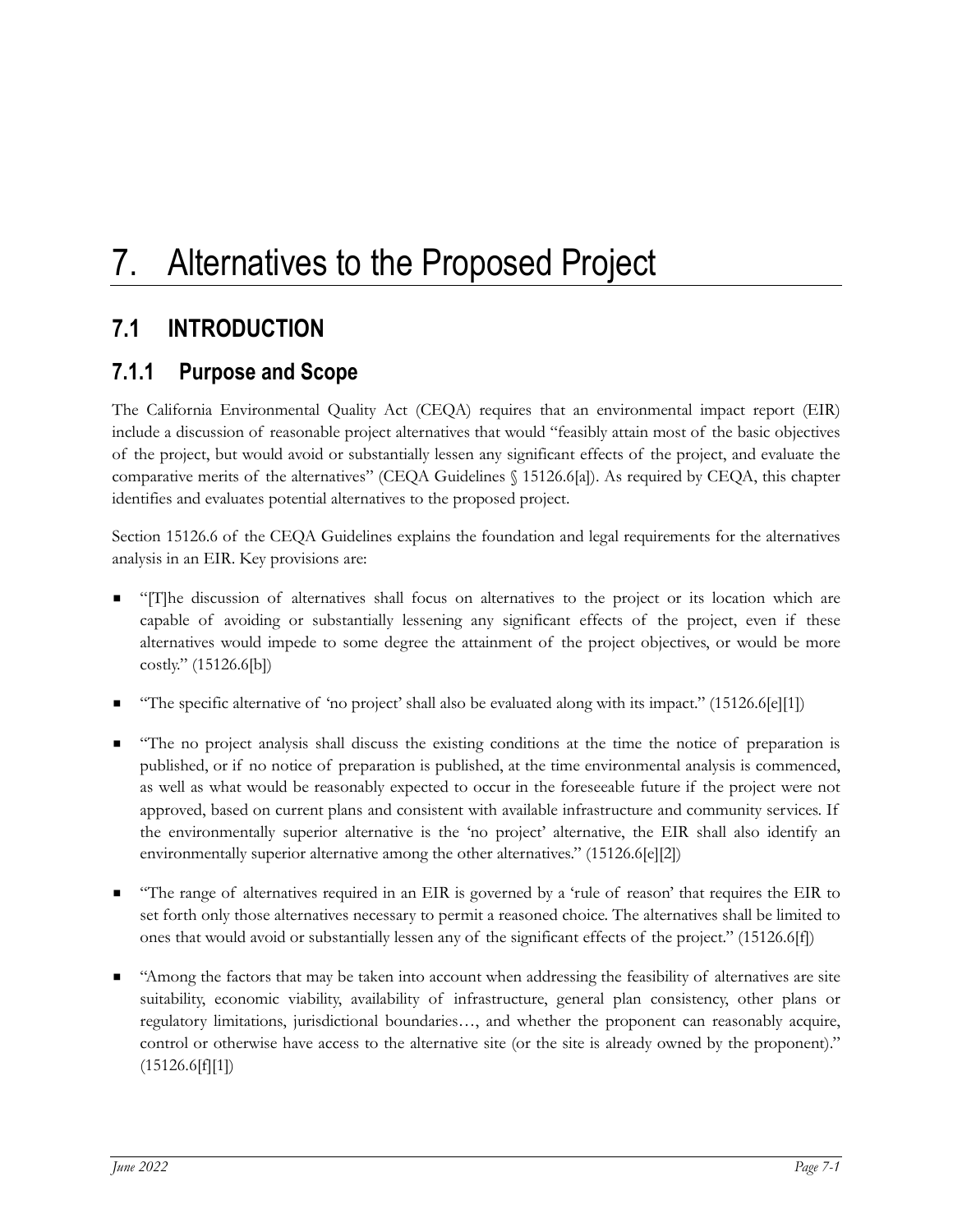- "Only locations that would avoid or substantially lessen any of the significant effects of the project need be considered for inclusion in the EIR." (15126.6[f][2][A])
- "An EIR need not consider an alternative whose effect cannot be reasonably ascertained and whose implementation is remote and speculative." (15126.6[f][3])

For each development alternative, this analysis:

- Describes the alterative.
- Analyzes the impact of the alternative as compared to the proposed project.
- Identifies the impacts of the project that would be avoided or lessened by the alternative.
- Assesses whether the alternative would meet most of the basic project objectives.
- Evaluates the comparative merits of the alternative and the project.

According to Section 15126.6(d) of the CEQA Guidelines, "[i]f an alternative would cause…significant effects in addition those that would be caused by the project as proposed, the significant effects of the alternative shall be discussed, but in less detail than the significant effects of the project as proposed."

## **7.1.2 Project Objectives**

As described in Section 3.2, the following objectives have been established for the proposed project and will aid decision makers in their review of the project, the project alternatives, and associated environmental impacts.

- Extend use of the existing varsity baseball field and varsity softball field into evening hours by providing sports lighting.
- Prevent disruption of baseball and softball games and practices by the new school start time of 8:30 am required by Senate Bill 328.
- Allow community use of the ballfields in the evening hours even after the new school start time of 8:30 am required by Senate Bill 328.

## **7.2 ALTERNATIVES CONSIDERED AND REJECTED DURING THE SCOPING/PROJECT PLANNING PROCESS**

The following is a discussion of the land use alternatives considered during the scoping and planning process and the reasons why they were not selected for detailed analysis in this SEIR.

## **7.2.1 Alternative Development Areas**

CEQA requires that the discussion of alternatives focus on alternatives to the project or its location that are capable of avoiding or substantially lessening any significant effects of the project. The key question and first step in the analysis is whether any of the significant effects of the project would be avoided or substantially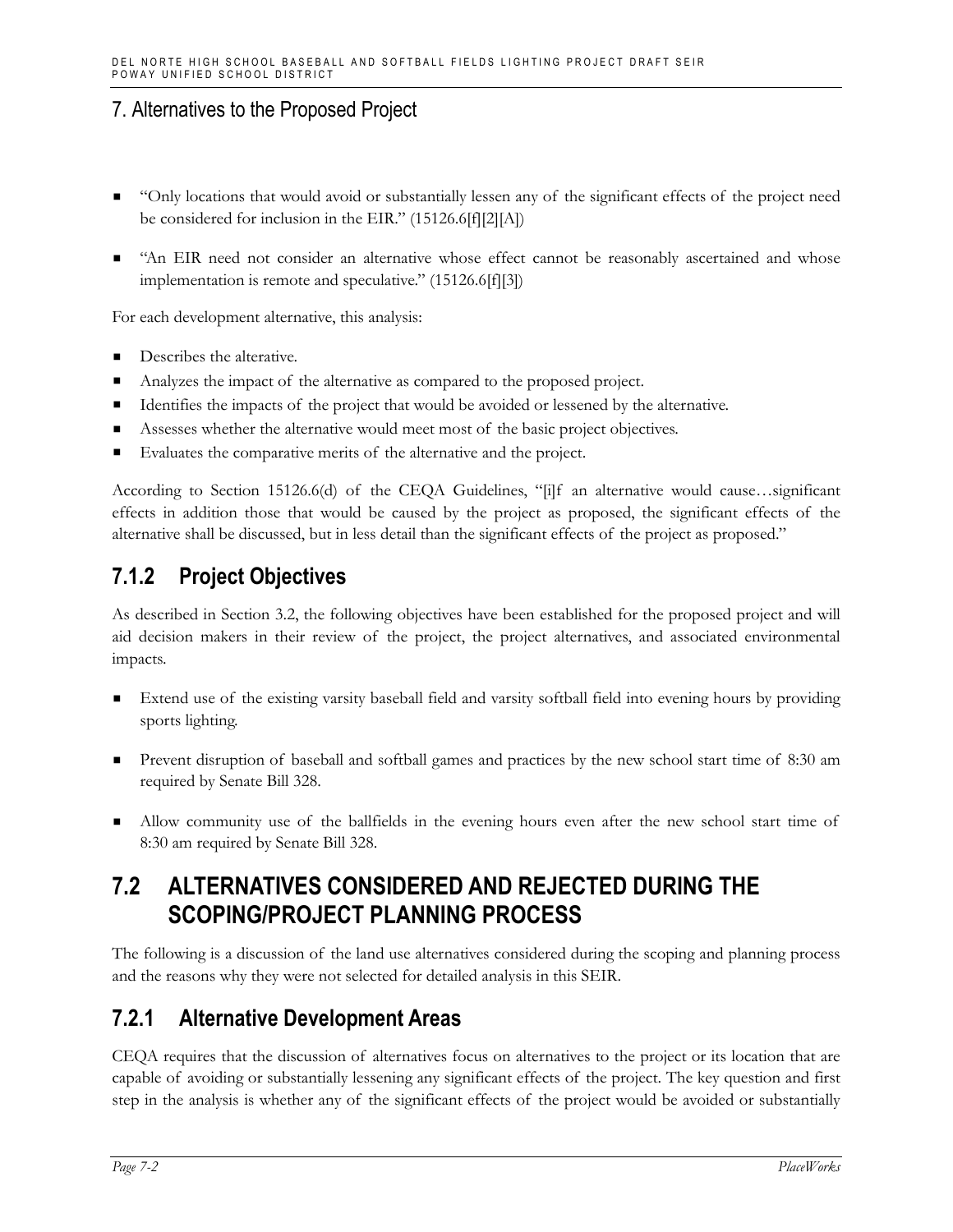lessened by putting the project in another location. Only locations that would avoid or substantially lessen any of the significant effects of the project need be considered for inclusion in the EIR (CEQA Guidelines  $$15126[5][B][1]$ ).

Providing ballfields lighting at another location would not meet the District's basic objectives of the proposed project, which are to extend the use of the existing varsity baseball and softball fields into evening hours and prevent disruptions to the existing baseball and softball programs by the new school start time of 8:30 am required by Senate Bill (SB) 328. An off-site alternative would require Del Norte High School students to travel to another ballfield with lights or construct sports lighting at an off-site location. The nearest District facility with baseball fields is at Mt. Carmel High School at 9550 Carmel Mountain Road, approximately 2.8 miles south of the project site. Considering the travel distance, this alternative location would result in greater vehicle miles traveled (VMT) and therefore greater operational air quality impact, greenhouse gas emissions impact, and transportation impacts compared to the proposed project. As stated above, only locations that would avoid or substantially lessen any of the significant effects of the project need be considered for inclusion in the SEIR. Since the proposed project would not result in any significant effects and an alternative site would likely result in greater environmental impacts, further analysis of this alternative is not required under CEQA. Furthermore, any development of a similar type and number of poles on existing ballfields would have substantially the same impacts related to construction. Without a site-specific analysis, impacts on aesthetics cannot be evaluated. Moreover, the proposed project would result in less than significant light and glare impacts to adjacent residences so long as light poles are installed as proposed and post-installation measurements are taken to ensure that spill-light levels along the property line of the residences do not exceed 0.5 foot-candle. Therefore, an alternate location alternative was considered but rejected in this SEIR.

# **7.3 ALTERNATIVES SELECTED FOR FURTHER ANALYSIS**

Based on the criteria in Section 7.1.1, the following two alternatives were determined to represent a reasonable range of alternatives. Because the proposed project would not result in any significant impacts that cannot be avoided, only one alternative other than the No Project Alternative was selected for further review. The proposed project included only one mitigation measure to reduce the light and glare impact of the project. Therefore, an alternative was selected that would reduce the aesthetics impact and would also have the potential to feasibly attain most of the basic objectives of the project. The alternatives are analyzed in detail in the following sections.

- No Project Alternative
- Baseball Field Lighting Only Alternative

An EIR must identify an "environmentally superior" alternative, and where the No Project Alternative is identified as environmentally superior, the EIR is then required to identify as environmentally superior an alternative from among the others evaluated. Both alternatives' environmental impacts are compared to the proposed project and determined to be environmentally superior, neutral, or inferior. Section 7.6 identifies the Environmentally Superior Alternative. The preferred land use alternative (proposed project) is analyzed in detail in Chapter 5 of this DSEIR.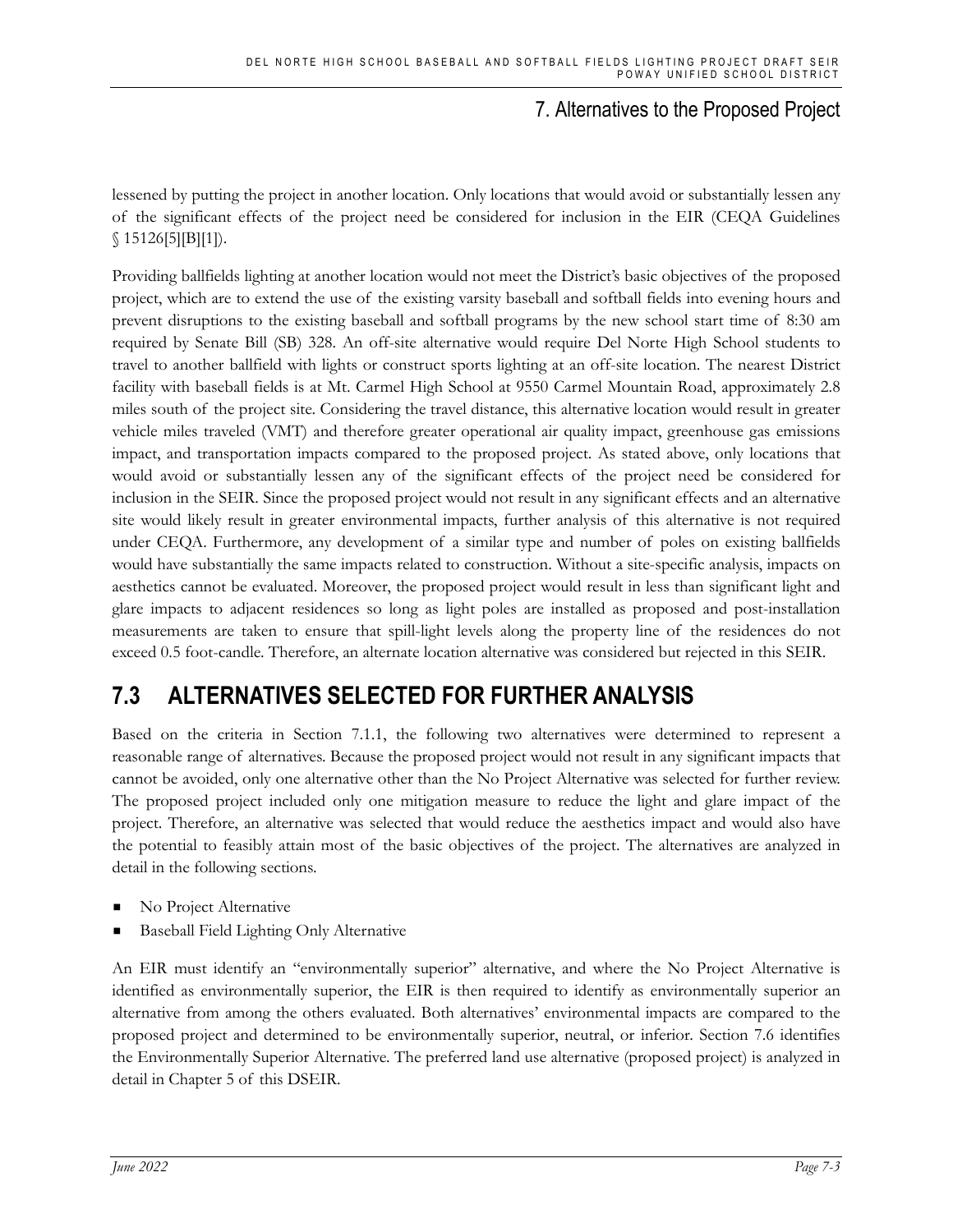# **7.4 NO PROJECT ALTERNATIVE**

The CEQA Guidelines requires the analysis of a No Project Alternative. This analysis must discuss the existing site conditions as well as what would be reasonably expected in the foreseeable future if the project were not approved. Under the No Project Alternative, the varsity baseball and softball fields would not be lighted. The existing ballfields would continue to be used only during the daytime hours, and with the later school start time, the District would need to find other ways to accommodate the existing baseball and softball programs, such as traveling to other ballfields with lights, sharing fields, and/or reducing practice hours and programs. This alternative would not meet any of the project objectives.

## **7.4.1 Aesthetics**

Under this alternative, there would be no changes to the existing ballfields. No tall light poles would be visible during the day, and no spill-light and glare impacts would occur. This alternative would have less impact related to aesthetics. Aesthetics is not a significant and unavoidable impact of the proposed project.

# **7.4.2 Air Quality**

No construction would be required under this alternative; therefore, no construction-related air quality impacts would occur. Typical long-term air pollutant emissions generated by a land use would be generated by area sources (e.g., landscape fuel use, aerosols, and architectural coatings), mobile sources from vehicle trips, and energy use associated with the land use. The proposed project is not anticipated to generate long-term operational air quality impacts related to vehicle trips but would generate nominal air pollutant emissions from lighting equipment use. This nominal operational air emissions would be eliminated under the No Project Alternative. No Project Alternative would have less construction and operational air quality impacts compared to the proposed project. Air quality impact is not a significant and unavoidable impact of the proposed project.

## **7.4.3 Noise**

No construction would be required under this alternative; therefore, no construction-related noise impacts would occur. Under this alternative, no vehicle trips would be shifted past daytime hours, and operational noise impacts identified under the proposed project would be eliminated. The No Project Alternative would have less construction and operational noise impacts compared to the proposed project. Noise impact is not a significant and unavoidable impact of the proposed project.

## **7.4.4 Transportation**

No construction would be required under this alternative; therefore, no construction-related transportation impacts would occur. For the long-term impact, there would be no changes to the existing transportation system, trips, patterns, and VMT, and no impact would occur. Therefore, this alternative would lessen impacts related to transportation. Transportation impact is not a significant and unavoidable impact of the proposed project.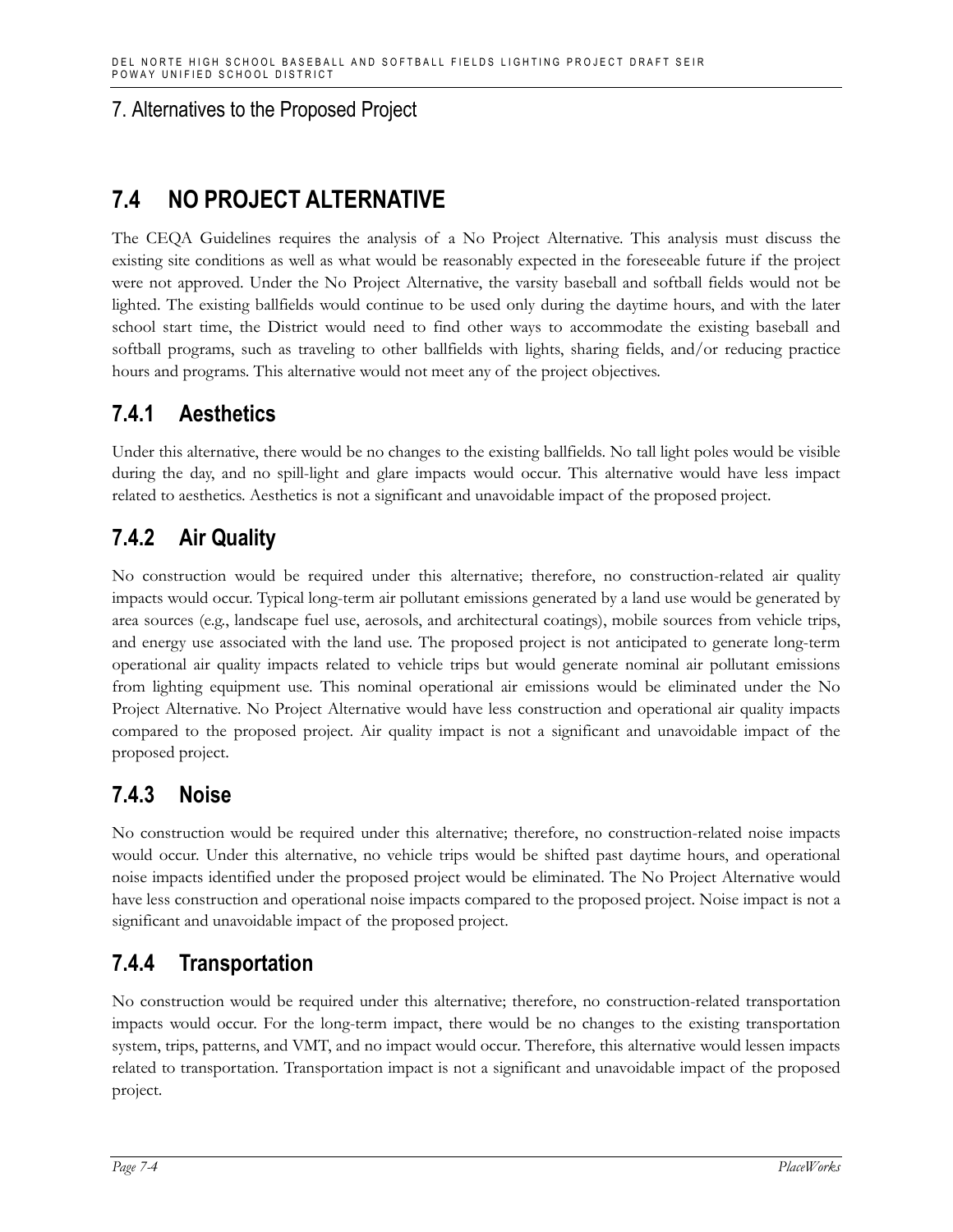# **7.4.5 Conclusion**

The No Project Alternative would lessen the proposed project's environmental impacts in all areas (i.e., aesthetics, air quality, noise, and transportation). However, this alternative would not meet any of the project objectives listed in Section 7.1.2.

# **7.5 BASEBALL FIELD LIGHTING ONLY ALTERNATIVE**

The proposed project concluded that only the aesthetics (light and glare) impacts of the proposed project could potentially result in a significant impact without mitigation and incorporated a mitigation measure. All other impacts were determined to have no impact or less than significant impact without mitigation. Therefore, this alternative has been selected to reduce the light and glare impacts of the proposed project. Under this alternative, only the varsity baseball field would be lighted with eight light poles, and the varsity softball field would remain as is. This alternative would require that the varsity baseball field be shared and accommodate the uses proposed for the varsity softball field as well. This would require the lighted varsity baseball field to be used more and for longer hours. For example, under this alternative, the lights could be on until 10 pm daily from February to June, instead of the proposed 8 pm, and until 10 pm daily from August to November, instead of the proposed 9 pm three times a week. However, this alternative would not be able to accommodate all of the scheduling demands for the varsity softball field and would require some of the practices and games to be played elsewhere with lights. This alternative would only partially meet the project objectives.

## **7.5.1 Aesthetics**

Under this alternative, only eight light poles would be constructed instead of the proposed 14 light poles. Therefore, daytime visual impacts would be less than the proposed project. As shown on Figure 5.1-5, *Near-Sidewalk Horizontal-Spill-Light Levels*, the highest spill light level along the west side of Deer Ridge Road is near the light pole "C3" for the varsity softball field with 2.88 foot-candles (fc). Without the softball field lighting, the highest spill-light level along the west side of Deer Ridge Road would be 0.81 fc near the light pole "C2." However, the same mitigation measure would be required under this alternative to ensure that spill-light levels after installation of the lights do not exceed 0.5 fc along the along the residential property line. Nevertheless, under this alternative, the spill light impact would be reduced compared to the proposed project. Aesthetics is not a significant and unavoidable impact of the proposed project.

# **7.5.2 Air Quality**

Under this alternative, construction-related air emissions would be reduced because only eight light poles would be installed instead of the proposed 14 light poles. The construction schedule would be reduced, and the equipment would be used for a shorter period, reducing the construction air quality impact. With eight poles, operational air emissions from the lighting equipment would be reduced. Air emissions from operational mobile sources would slightly increase because some of the practices and/or games for the varsity softball team would need to be played elsewhere with light. Traveling to another location for practices and games would increase VMT, and therefore result in additional operational air quality impact. This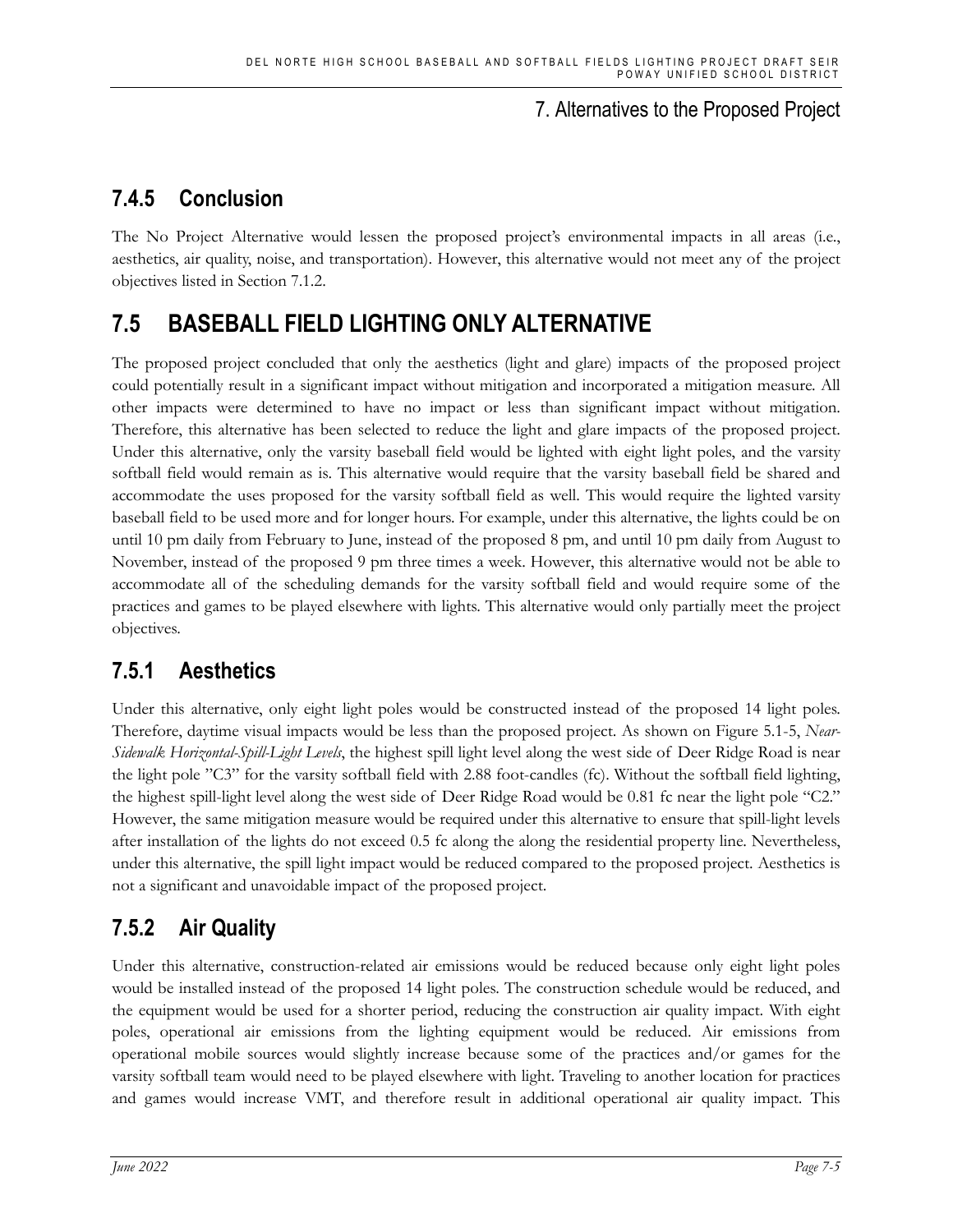alternative would lessen the construction air quality impact but would likely slightly increase the operational air quality impacts compared to the proposed project. Air quality impact is not a significant and unavoidable impact of the proposed project.

## **7.5.3 Noise**

Under this alternative, construction-related noise impacts would be reduced because only eight light poles would be constructed instead of the proposed 14 light poles. For operational noise impacts, the number of users from 6 pm to 8 pm would decrease from the proposed project because only one field would be lighted. This would reduce noise levels, but the noise would be extended for a longer period. Therefore, operational noise impacts would be neutral compared to the proposed project.

## **7.5.4 Transportation**

Under this alternative, construction-related traffic would be reduced because only eight poles would be constructed. During operation, the VMT would slightly increase from the proposed project because some of the games and practices would have to be played at other fields with lights. Note that there is no nearby District-owned ballfield with nighttime lighting. The District does not own a lighted ballfield within a minimum of three-mile radius of the project site, and the closest ballfields with lights are at the 4S Ranch Sports Park, approximately 0.45 mile to the south. Therefore, even if students can use the 4S Ranch Sports Park, this would still increase the VMT. The operational transportation impact would be greater than for the proposed project. Transportation is not a significant and unavoidable impact of the proposed project.

## **7.5.5 Conclusion**

The Baseball Field Lighting Only alternative would lessen the proposed project's environmental impacts related to aesthetics and construction-related air quality, noise, and transportation impacts. However, it would have greater operational air quality and transportation impacts and neutral operational noise impacts. This alternative would partially meet the project objectives listed in Section 7.1.2.

# **7.6 ENVIRONMENTALLY SUPERIOR ALTERNATIVE**

CEQA requires a lead agency to identify the "environmentally superior alternative" and, in cases where the "No Project" Alternative is environmentally superior to the proposed project, the environmentally superior development alternative must be identified. One alternative has been identified as "environmentally superior" to the proposed project:

No Project Alternative

The proposed project would not result in any significant and unavoidable impact, and only the light and glare impact has been identified as the potentially significant impact that requires mitigation. All other impacts have been determined to have no or less than significant impact without mitigation. Although the Baseball Field Lighting Only alternative would reduce impacts related to potentially significant light and glare impact, and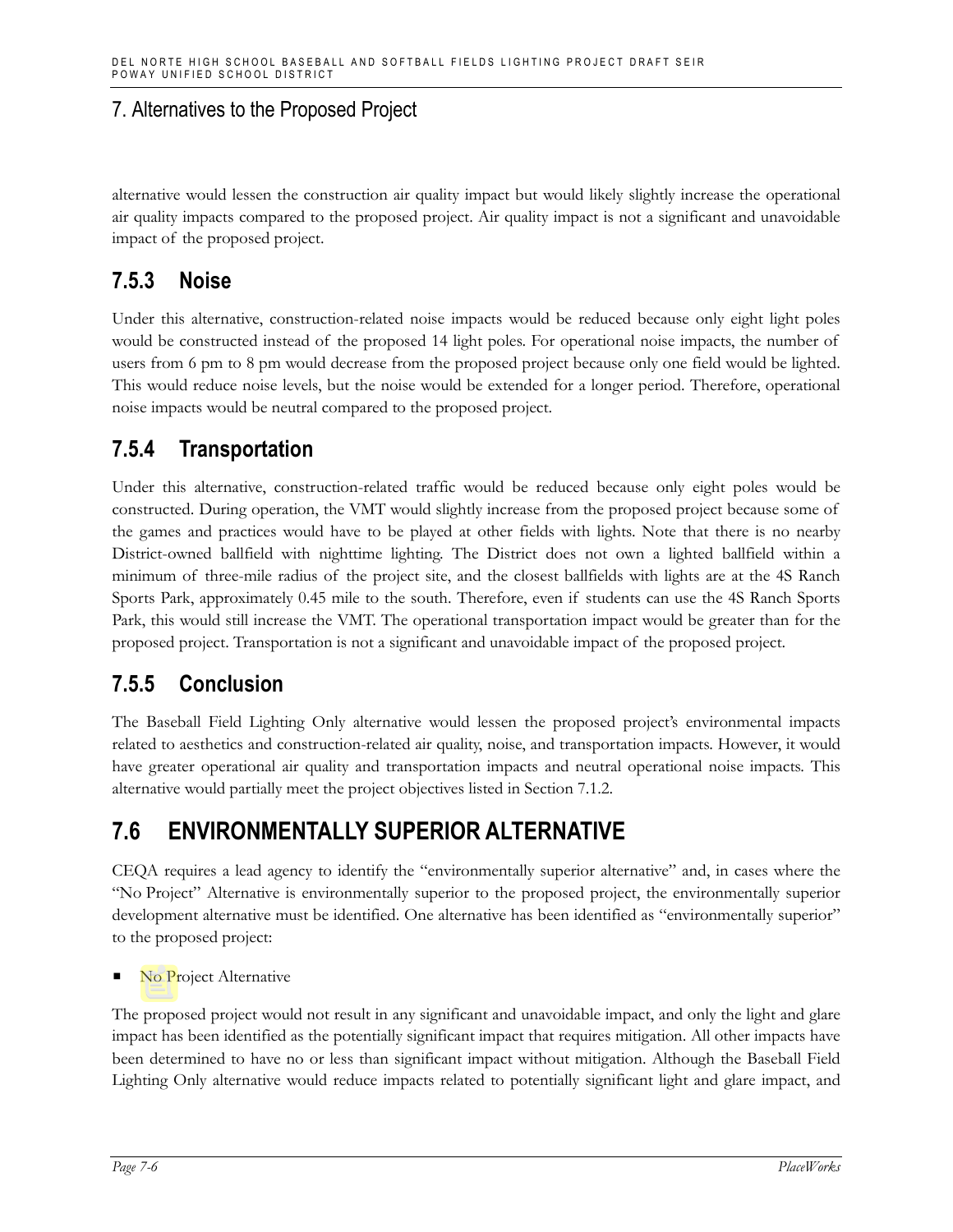meet some of the project objectives, it is not an environmentally superior alternative. Therefore, this alternative is rejected., and the No Project Alternative is the only environmentally superior alternative.

"Among the factors that may be used to eliminate alternatives from detailed consideration in an EIR are: (i) failure to meet most of the basic project objectives, (ii) infeasibility, or (iii) inability to avoid significant environmental impacts" (CEQA Guidelines § 15126.6[c]). The No Project Alternative would not meet any of the project objectives.